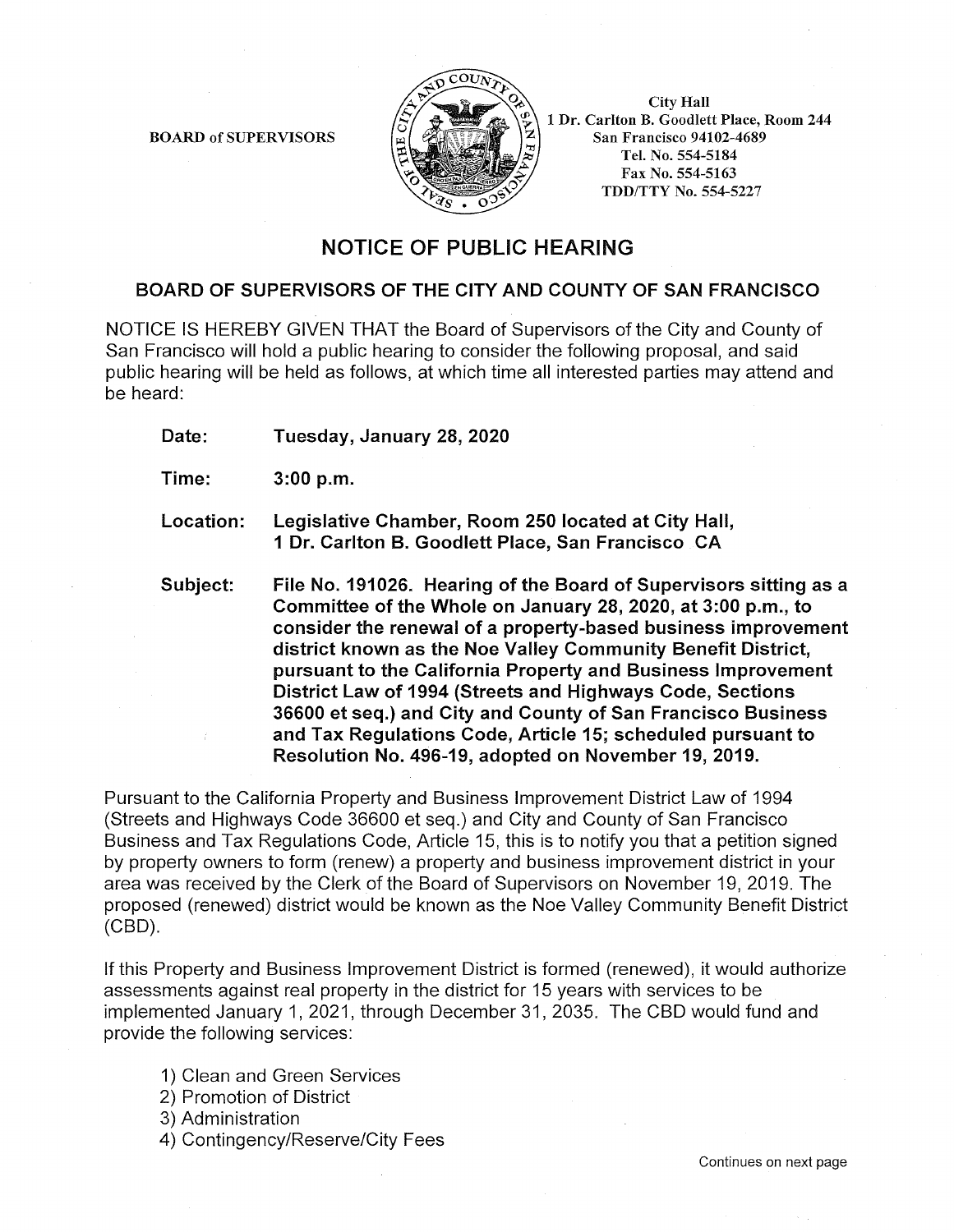Formation (renewal) of the property and business improvement district is subject to the approval of the Board of Supervisors after noticed public hearings and a vote by the property owners who would be subject to the assessments. Following public comment, ballots submitted by the property owners in the proposed renewed and expanded CBD will be counted by the Department of Elections and the results will be announced by the Board of Supervisors. If the ballot election does not result in a majority protest against formation (renewal) of the proposed district, the Board of Supervisors may vote to establish (renew) the CBD.

Further information about this petition and proposed (renewed) district, including the district management plan, which describes the boundaries, operations and activities of the proposed district, may be reviewed in Legislative File No. 191027 at the Office of the Clerk of the Board of Supervisors, City Hall, Room 244, 1 Dr. Carlton B. Goodlett Place, San Francisco. Alternatively, information may be accessed on the Board of Supervisors web site at www.sfbos.org and on the Department of Elections Website at www.sfgov.org/elections.

In accordance with Administrative Code, Section 67.7-1, persons who are unable to attend the hearing on this matter may submit written comments to the City prior to the time the hearing begins. These comments will be made part of the official public record in this matter, and shall be brought to the attention of the members of the Committee. Written comments should be addressed to Angela Calvillo, Clerk of the Board, City Hall, 1 Dr. Carlton B. Goodlett Place, Room 244, San Francisco, CA 94102. Information relating to this matter can be found in the Legislative Research Center at

sfgov.legistar.com/legislation. Meeting agenda information relating to this matter will be available for public review on Friday, January 24, 2020.

Angela Calvillo Clerk of the Board

DATED/MAILED: January 17, 2020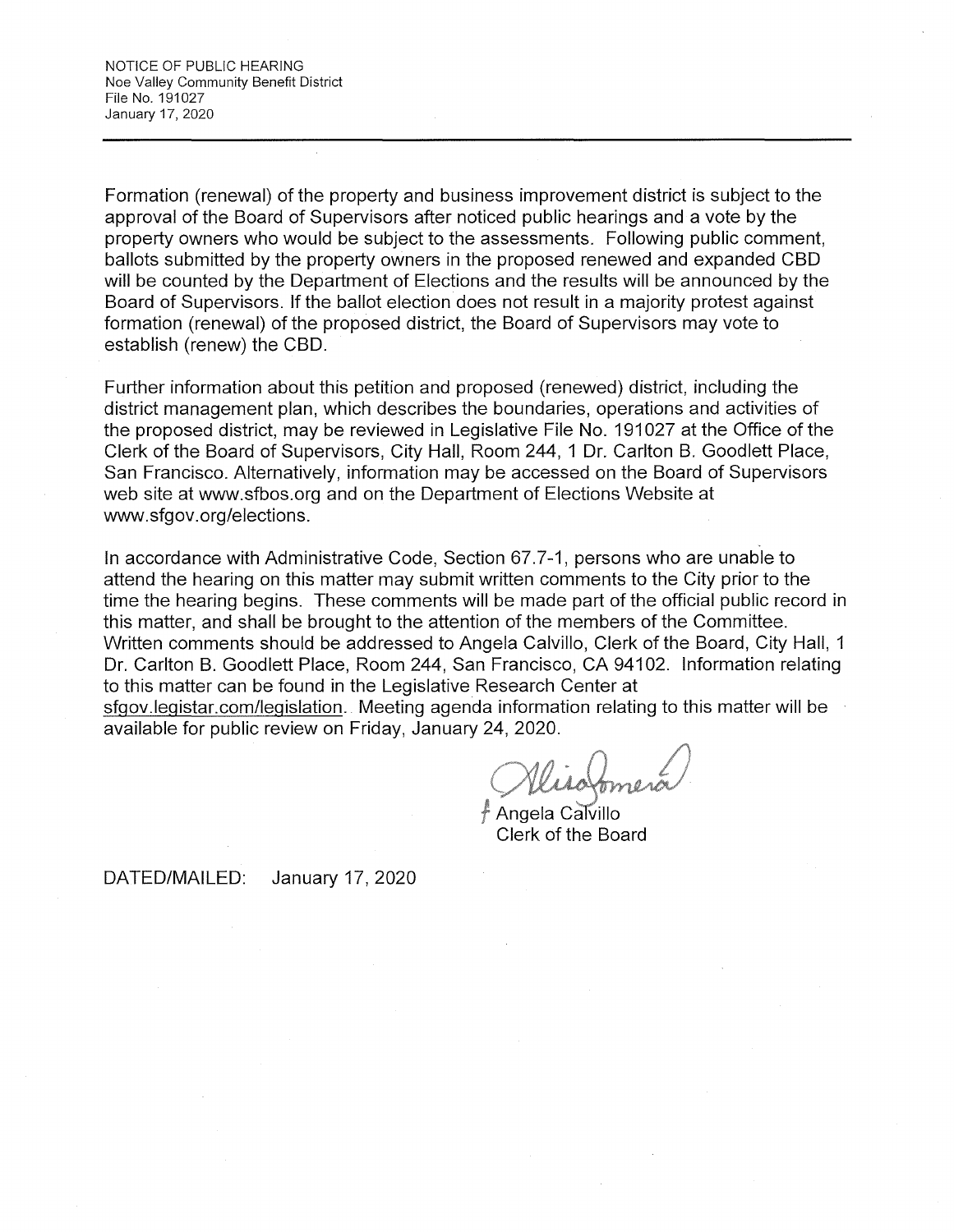

City Hall 1 Dr. Carlton B. Goodlett Place, Room 244 San Francisco 94102-4689 Tel. No. 554-5184 Fax No. 554-5163 TDD/TTY No. 554-5227

# NOTIFICACION DE AUDIENCIA PUBLICA

### JUNTA DE SUPERVISORES DE LA CIUDAD Y CONDADO DE SANFRANCISCO

SE NOTIFICA POR LA PRESENTE que la Junta de Supervisores de la Ciudad y Condado de San Francisco celebrará una audiencia pública para considerar la siguiente propuesta y dicha audiencia pública se celebrará de la siguiente manera, momento en el que todos los interesados podrán asistir y ser escuchados:

Fecha: Martes, 28 de enero de 2020

Hora: 3:00 p. m.

Lugar: Camara Legislativa, Sala 250 del Ayuntamiento 1 Dr. Carlton 8. Goodlett Place, San Francisco, CA

Asunto: Expediente Núm. 191026. Audiencia de la Junta de Supervisores para que actúe como Comité Plenario el 28 de enero de 2020, a las 3:00 p. m., para considerar la renovación de un distrito de mejoramiento comercial basado en las propiedades que se conoce como el Distrito de Beneficio Comunitario de Noe Valley, según la Ley de Distritos de Mejoramiento de Propiedades y Empresas de California de 1994 (C6digo de Calles y Carreteras, Secciones 36600 y sig.) y el C6digo de Normas Empresariales y Tributarias de la Ciudad y Condado de San Francisco, Artículo 15; programado según la Resolución Núm. 496-19, adoptada el 19 de noviembre de 2019.

Según la Ley de Distritos de Mejoramiento de Propiedades y Empresas de California de 1994 (C6digo de Calles y Carreteras, Secciones 36600 y sig.) y el C6digo de Normas Empresariales y Tributarias de la Ciudad y Condado de San Francisco, Artículo 15, la presente es para notificarle que se recibi6 en la Secretarfa de la Junta de Supervisores, el 19 de noviembre de 2019, una petición firmada por los propietarios de empresas para formar (renovar) un distrito de mejoramiento comercial basado en las propiedades en su zona. El distrito propuesto se conocería como el Distrito de Beneficio Comunitario de Noe Valley (CBD, siglas en inglés).

Si se forma (renueva) este distrito de mejoramiento comercial basado en las propiedades, este autorizarfa evaluaciones sabre bienes rafces en el distrito por 15 afios con los servicios a ser implementados a partir del 1 de enero de 2021 hasta el 31 de diciembre de 2035. El CBD financiaría y proporcionaría los siguientes servicios: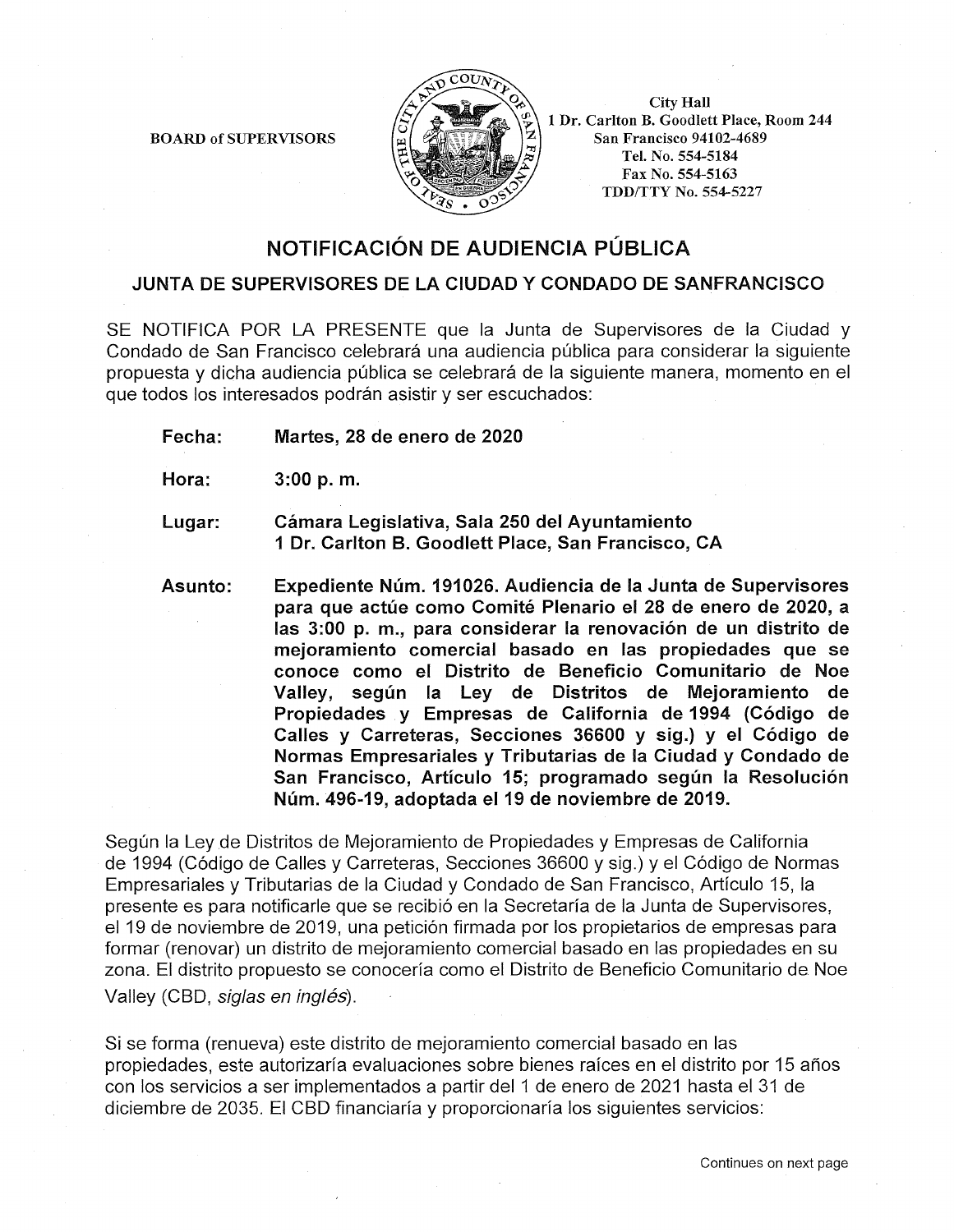- 1) Servicios limpios y ecológicos (verdes)
- 2) Promoción del distrito
- 3) Administración
- 4) Tasas municipales de contingencia, reserva

La formaci6n (renovaci6n) del distrito de mejoramiento de propiedades y empresas esta sujeto a la aprobación de la Junta de Supervisores tras la notificación de unas audiencias públicas y la votación de los propietarios de empresas que estarían sujetos a las evaluaciones. Luego del comentario público, las boletas que entreguen los dueños de las propiedades en el propuesto CBD renovado y expandido serán contadas por el Departamento de Elecciones y los resultados serán anunciados por la Junta de Supervisores. Si la elección por medio de boleta no resulta en una protesta por mayoría contra la formación (renovación) del distrito propuesto, la Junta de Supervisores podría votar por establecer (renovar) el CBD.

Más información sobre esta petición y el distrito (renovado) propuesto, incluyendo el plan de gestión del distrito que describe los límites, operaciones y actividades del distrito propuesto que se puede consultar en el Archivo Legislativo Num. 191027 en la Oficina de la Secretaría de la Junta de Supervisores, Alcaldía, Sala 244, 1 Dr. Carlton B. Goodlett Place, San Francisco. Alternativamente, la información se puede acceder en el sitio web de la Junta de Supervisores en www.sfbos.org y en el sitio web del Departamento de Elecciones en www.sfgov.org/elections.

De conformidad con el Código Administrativo, Sección 67.7-1, las personas que no puedan acudir a la audiencia sobre estos asuntos pueden presentar sus comentarios por escrito a la Ciudad antes de la hora en que empiece la audiencia. Estos comentarios serán parte del registro oficial público sobre estos asuntos y serán señalados a la atención de la Junta de Supervisores. Los comentarios por escrito deben ser dirigidos a Angela Calvillo, Clerk of the Board, Room 244, City Hall, 1 Dr. Carlton B. Goodlett Place, San Francisco, 94102. La información pertinente a este asunto estará disponible en el Centro de Investigaciones Legislativas en: sfgov.legistar.com/legislation. Información del programa de la reunión relacionada con este asunto estará disponible para su examen publico el viernes, 24 de enero de 2020.

Angela Calvillo Secretaria de la Junta

FECHADO / ENVIADO: viernes 17 de enero de 2020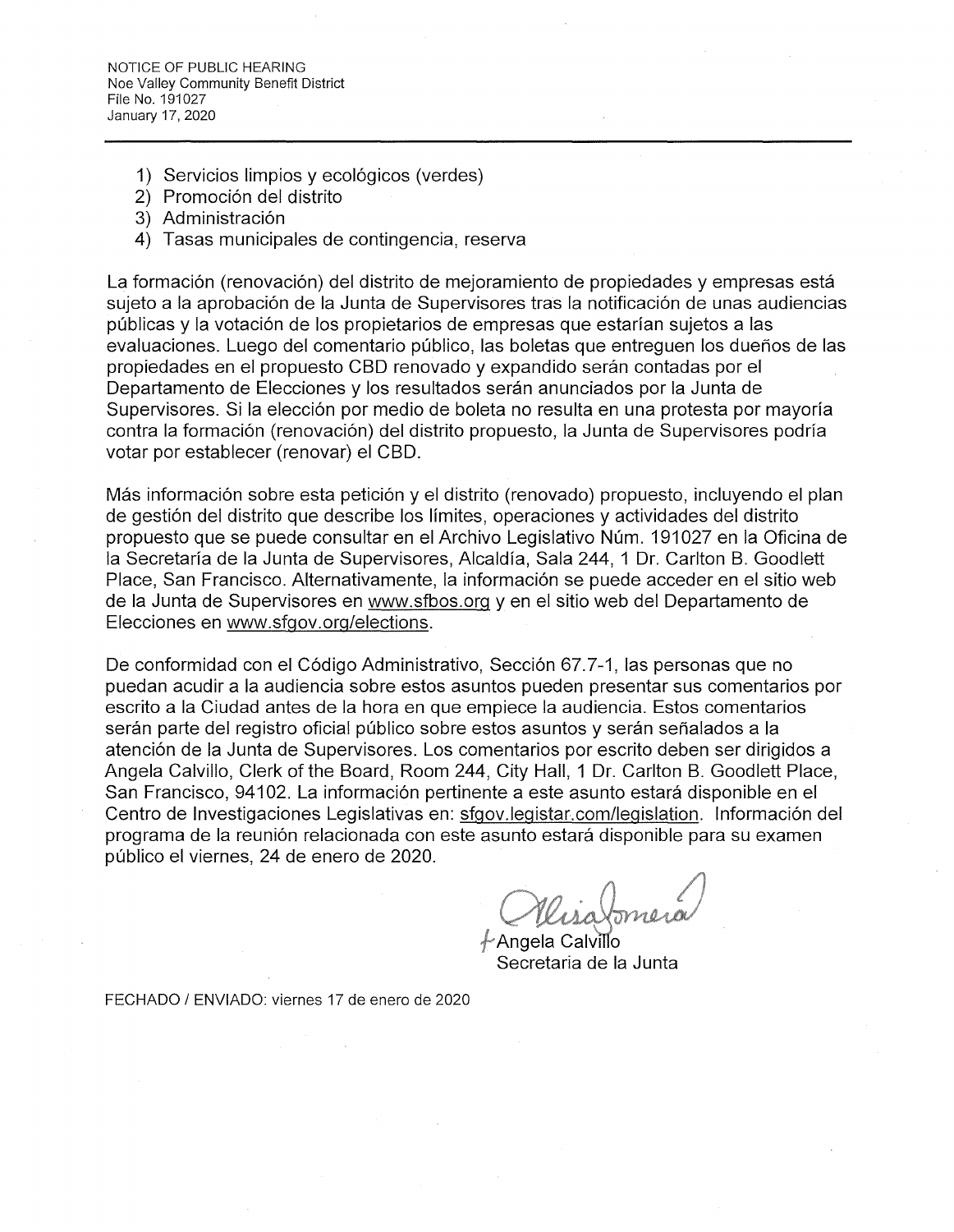

City Hall 1 Dr. Carlton B. Goodlett Place, Room 244 San Francisco 94102-4689 Tel. No. 554-5184 Fax No. 554-5163 TDD/TTY No. 554-5227

## NOTISYA NG PAMPUBLIKONG PAGDINIG

### ANG BOARD OF SUPERVISORS NG LUNGSOD AT COUNTY NG SAN FRANCISCO

ANG NOTISYA NA ITO AY NAGBIBIGAY NG ABISO na ang Board of Supervisors ng Lungsod at County ng San Francisco ay magkakaroon ng pampublikong pagdinig (public hearing) upang isaalang-alang ang sumusunod na proposal at ang nasasabing pampublikong pagdinig ay gaganapin sa sumusunod, at kung saan sa panahon na ito lahat ng interesadong partido ay maaaring dumalo at pakikinggan:

Petsa: Martes, Enero 28, 2020

- Oras: 3:00 p.m.
- Lugar: Legislative Chamber, Room 250 located at City Hall, 1 Dr. Carlton B. Goodlett Place, San Francisco CA
- Paksa: Pagdinig ng Board of Supervisors na umuupo bilang buong komite sa Enero 28, 2020, at 3:00 p.m., upang isaalang-alang ang pagtatag ng property-based business improvement district (distrito para sa pagbubuti ng negosyo) na kikilalanin bilang Noe Valley Community Benefit District, ayon sa California Property and Business Improvement District Law of 1994 (Streets and Highways Code, Sections 36600 et seq.) at ng Kodigo ng Business and Tax Regulations ng Lungsod at County ng San Francisco, Article 15; nakaiskedyul ayon sa Resolution No. 496-19, na pinatibay ng Nobyembre 19, 2019.

Ayon sa California Property and Business Improvement District Law of 1994 (Streets and Highways Code 36600 et seq.) at ng City and County of San Francisco Business and Tax Regulations Code, Article 15, ito ay isang abiso na natanggap noong Nobyembre 19, 2019 ng Clerk ng Board of Supervisors ang isang petisyon na pinirmahan ng mga may-ari ng lupa para sa pagtayo (pag-renew) ng isang property and business improvement district (distrito para sa pagbubuti ng negosyo at ari-arian) sa inyong lugar. Ang binabalak na distrito (ang ini-renew) ay kikilalanin bilangNoe Valley Community Benefit District (CBD).

Kung mabuo (ang ini-renew) ang property and business improvement District na ito, papahintulutan ang mga assessment (pagtatasa) sa totoong ari-arian (real property) sa distrito para sa labing-lima at kalahating taon na may mga serbisyo na ipapatupad mula Enero 1, 2021, hanggang Disyembre 31, 2035. Popondohan at maglalaan ng CBD ang mga sumusunod na serbisyo: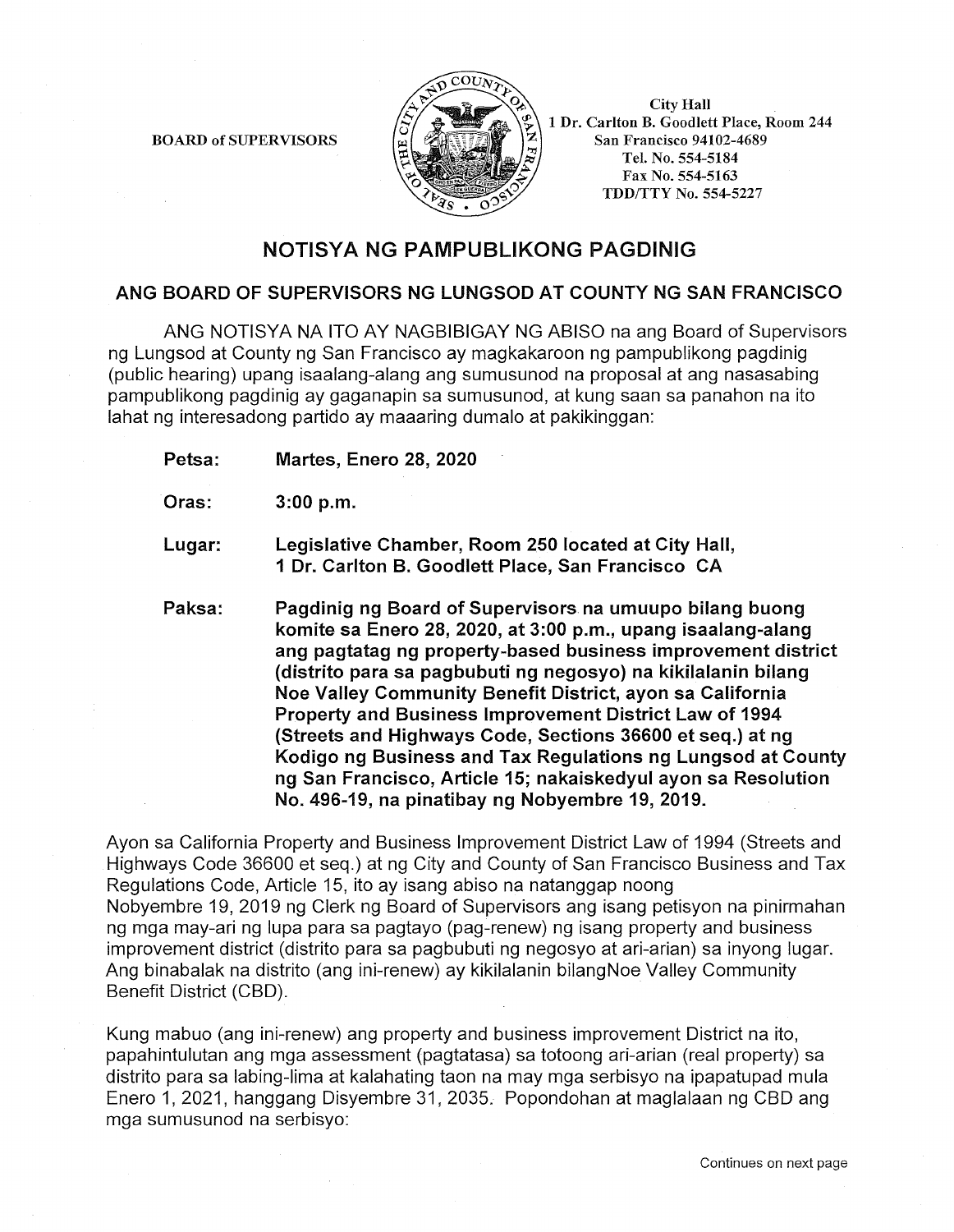- 1) Mga serbisyo para sa Paglinis at sa Kapaligiran (Clean and Green Services)
- 2) Promosyon ng Distrito
- 3) Administrasyon
- 4) Contingency/Reserve/City Fees

Ang pagbubuo (ang pag-renew) ng property and business improvement district na ito ay batay sa pag-apruba ng Board of Supervisors pagkatapos ng inabiso na pampublikong pagdinig at isang boto ng mga may-ari ng lupa na maapektuhan ng mga pagtatasa. Pagkatapos ng pampublikong komentaryo, bibilangin ng Department of Elections ang mga isinumite na balota ng mga may ari ng lupa sa loob ng binabalak na CBD at ipapahayag ang mga resulta sa Board of Supervisors. Kung ang eleksyon ng balota ay hindi magdudulot ng majority protest (karamihang protesta) laban sa binabalak na distrito (ang pag-renew), maaaring bumoto ang Board of Supervisors upang itakda (ang pagrenew) ng CBD.

Ang karagdagang impormasyon tungkol sa petisyon na ito at sa binabalak na distrito (ang pagbabago o renewal), kabilang ang district management plan, kung saan nilalaan ang mga boundaries (hanganan), pagpapatakbo at mga aktibidad ng sinasabing distrito, ay maaaring makita sa Legislative File No. 191027 sa Office of the Clerk of the Board of Supervisors, City Hall, Room 244, 1 Dr. Carlton B. Goodlett Place, San Francisco, California 94102. Maaari ding makuha ang impormasyon sa website ng Board of Supervisors sa www.sfbos.org at sa website ng Department of Elections sa www.sfgov.org/elections.

Ayon Administrative Code, Section 67.7-1, ang mga taong hindi makakadalo sa pagdinig tungkol sa paksang ito ay maaaring magsumite ng kanilang nakasulat na mga komentaryo sa Lungsod bago mag-umpisa ang pampublikong pagdinig. Ang mga komentaryong ito ay magiging bahagi ng opisyal na pampublikong record sa usaping ito, at ipapaabot sa atensyon ng mga miyembro ng Komite. Ang nakasulat na mga komentaryo ay dapat ipadala kay Angela Calvillo, Clerk ng Board, San Francisco Board of Supervisors, Room 244, City Hall, 1 Dr. Carlton B. Goodlett Place, San Francisco, California, 94102. Ang impormasyon tungkol sa paksang ito ay maaaring makuha sa Legislative Research Center at sfgov.legistar.com/legislation. Ang impormasyon sa adyenda tungkol dito ay maaaring makuha para sa pampublikong review sa Biyernes, Enero 24, 2020.

Wisaforne

Angela Calvillo Clerk of the Board

DATED/MAILED: January 17, 2020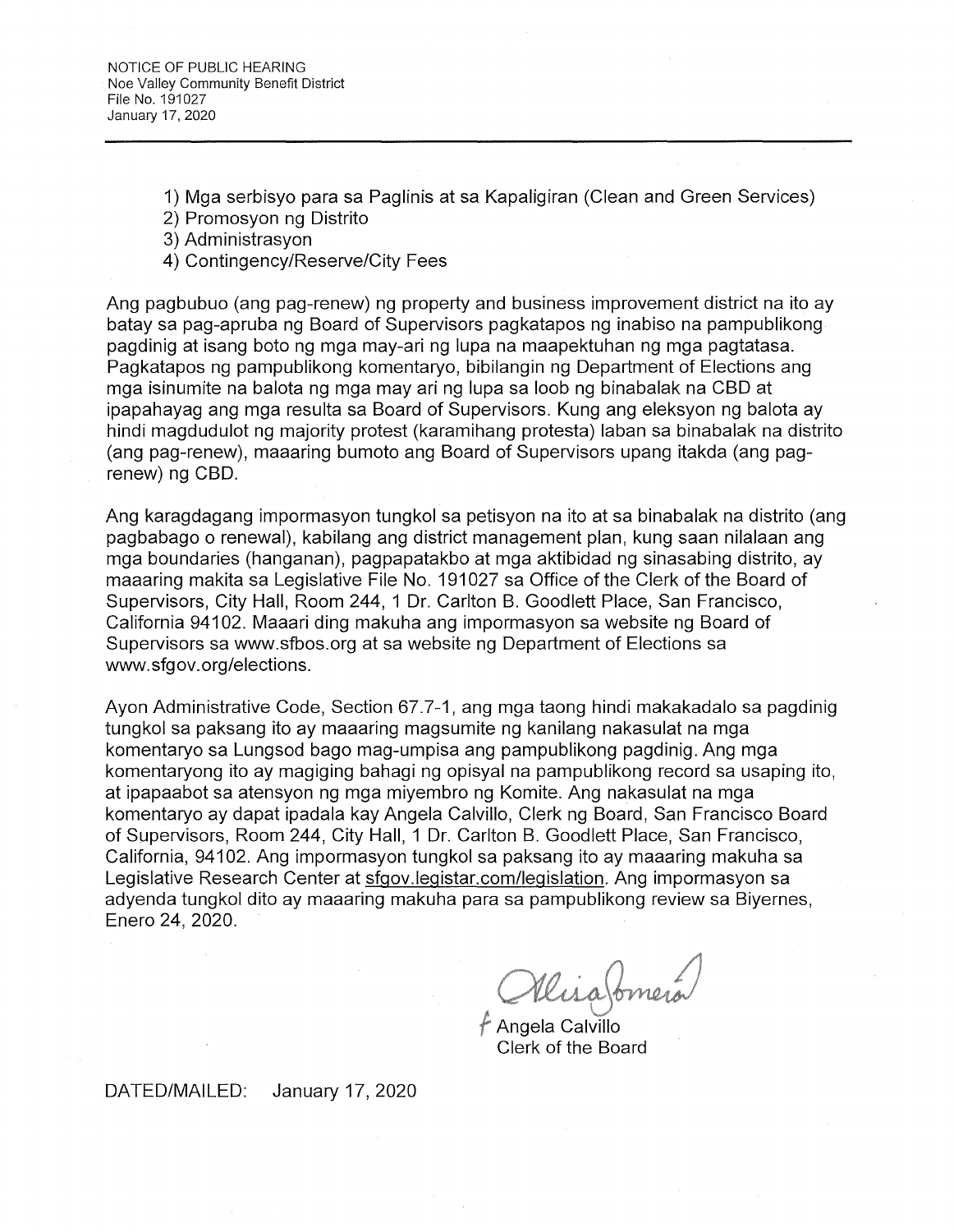

**City Hall** 1 Dr. Carlton B. Goodlett Place, Room 244 San Francisco 94102-4689 Tel. No. 554-5184 Fax No. 554-5163 TDD/TTY No. 554-5227

## 公聼會涌知

#### 三藩市市及縣市參事會

三藩市市及縣市參事會將舉行公聼會對以下建議作出考慮,並且該公聽會將按如下所示進 行, 屆時所有有意參與的民眾可出席和發言, 特此公告:

- 日期: 2020年1月28日星期二
- 時間: 下午3時

### 地點: 市政廳, 立法會議廳 250 室 **1 Dr. Carlton B. Goodlett Place, San Francisco CA**

議題: 市參事會以全體委員會身分將在 2020年1月 28 日下午3 時召開的聽 證會中,根據1994年《加州物業及商業改進區法》(《加州街道及高 速公路法》第36600 條及其以下條款) 以及三藩市市及縣《商業及稅 務規例》第15條,考慮重建以物業為核心的商業改進區,擬名為「諾 谷區 (Noe Valley) 社區福利區」; 附表應根據第 496-19 號決議, 於 2019年11月19日獲通過。

根據 1994 年《加州物業及商業改進區法》(《加州街道及高速公路法》第 36600 條及其以 下條款)以及三藩市市及縣《商業及稅務規例》第15條,玆通知閣下由物業業主所簽署的 一份有關在閣下所在社區形成(重建)一個物業及商業改進區的呈請書,已於 2019 年 11 月 19 日經由市參事會書記辦公室所接收。 提議(重建的)社區將名為「諾谷區社區福利區  $(CBD)$   $\cdot$   $\cdot$ 

若該物業及商業改進區一旦形成(重建),其將授權對該區物業進行估值達 15年,自 2021 年1月1日起施行,截至 2035 年 12 月 31 日。 社區福利區(CBD)將資助和提供下列服務:

- 1) 清潔和綠化服務
- 2) 社區宣傳
- 3) 管理
- 4) 應急/儲備金/市政經費

須在公聽會後經市參事會批准並獲得負責繳納差餉物業估價的物業業主的投票,方可形成 (重建)物業及商業改進區。 公眾評論後,物業業主所提交的有關重建和擴展社區福利區